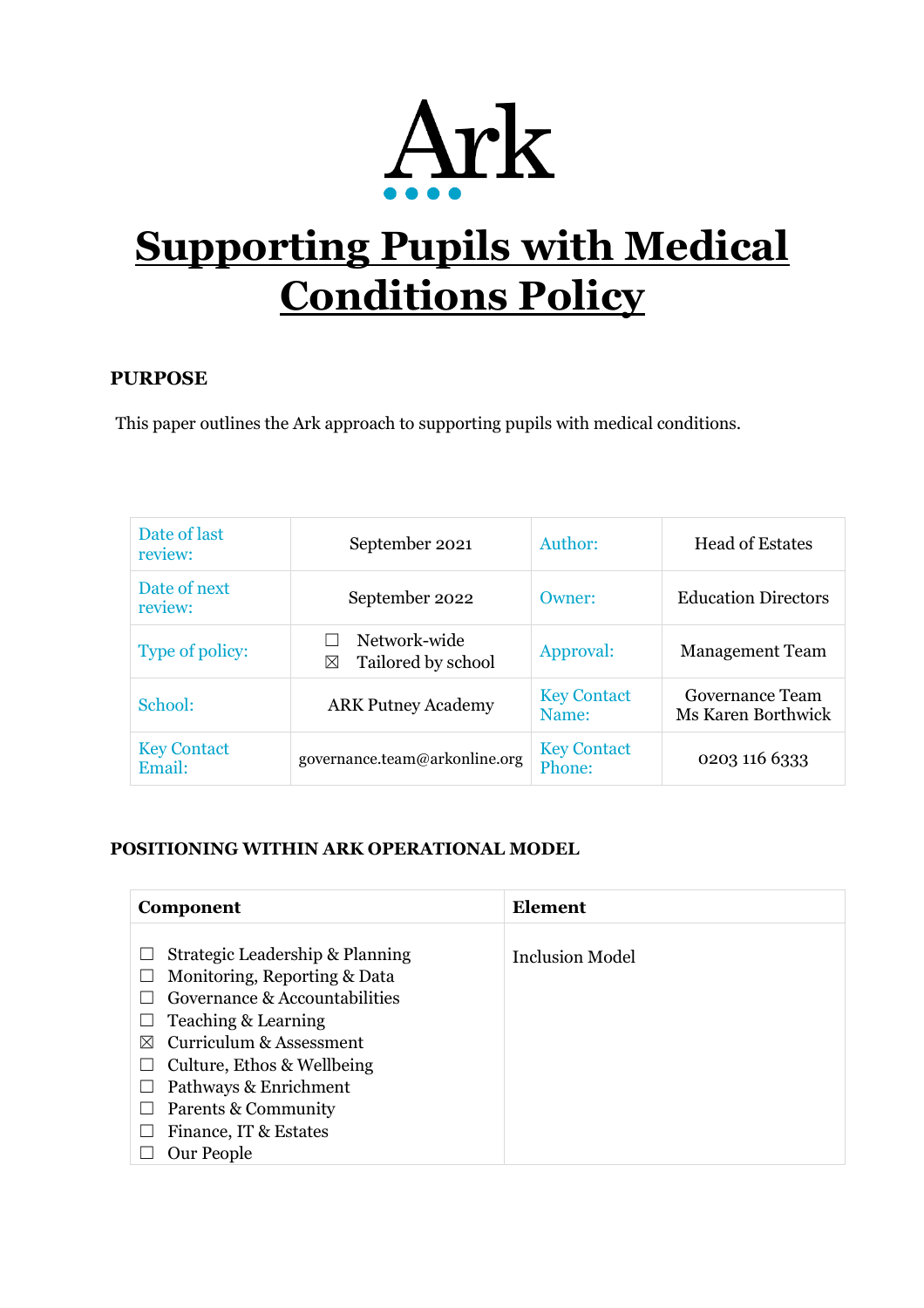#### **Policy Information**

### **Named personnel with designated responsibility**

| Academic year | Designated Senior<br>person | Deputy<br>Designated<br>Senior person | Nominated<br>Governor | Chair of<br>Governors |
|---------------|-----------------------------|---------------------------------------|-----------------------|-----------------------|
| 2021-2022     |                             |                                       | Genevieve Field       |                       |
| 2021-2022     |                             |                                       | Genevieve Field       |                       |

#### **Dates of staff training for this academic year**

## **First Aider List 2021/22**

| <b>First Aider</b>    | <b>Expiry</b>    |
|-----------------------|------------------|
| Eloise Tweeddale      | 4 Oct 2022       |
| Marcus Anderson       | 4 Oct 2022       |
| Louis Richardson      | 4 Oct 2022       |
| Evangeline Bediako    | 4 Oct 2022       |
| Ingrid Beck           | 4 Oct 2022       |
| Sarah Carter          | 4 Oct 2022       |
| Sarah Crowley         | 4 Oct 2022       |
| <b>Brian Ellis</b>    | 4 Oct 2022       |
| James O'Kane          | 4 Oct 2022       |
|                       |                  |
| Rebecca Brown (3 Day) | <b>July 2023</b> |
| Saoirse Rout          | 4 Dec 2023       |
| Deborah Gibbons       | 4 Dec 2023       |
| Joe Figueiredo        | 4 Dec 2023       |
| Sawdah Mohamed        | 4 Dec 2023       |
| Carlos Smith          | 4 Dec 2023       |
| Judith Mensah         | 4 Dec 2023       |
| Benjamin Anthon       | 4 Dec 2023       |
| Sean Tuite            | 4 Dec 2023       |
|                       |                  |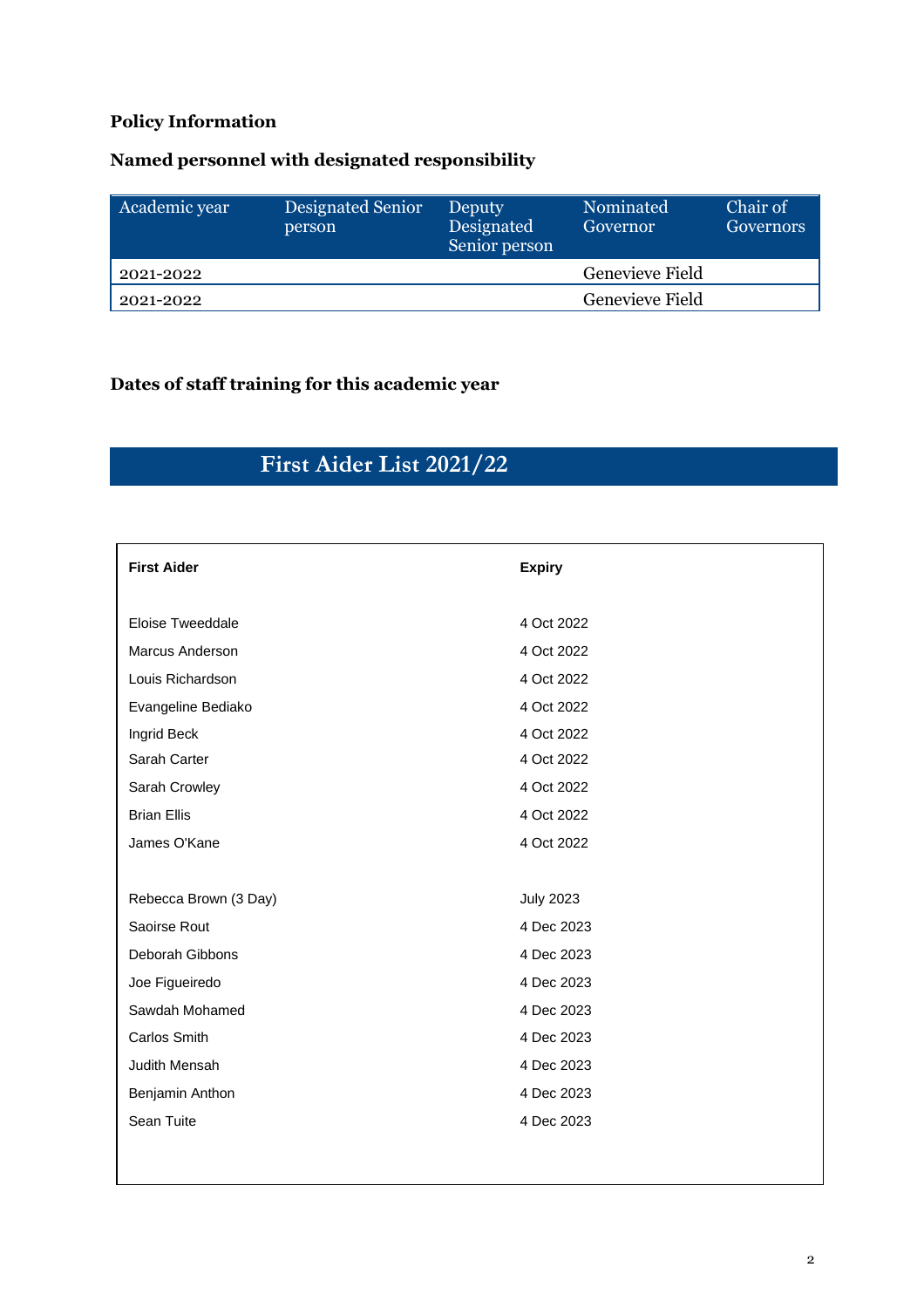| <b>First Aider</b>       | <b>Expiry</b> |  |
|--------------------------|---------------|--|
|                          |               |  |
| <b>Vincent Brooks</b>    | 22 Oct 2024   |  |
| Nasima Akther            | 22 Oct 2024   |  |
| Abbie Norville           | 22 Oct 2024   |  |
| Hannah Osei              | 22 Oct 2024   |  |
| Syeda Chowdhury          | 22 Oct 2024   |  |
| <b>Felicity Lotter</b>   | 22 Oct 2024   |  |
| Georgie Bingham          | 22 Oct 2024   |  |
| Lucy Butts               | 22 Oct 2024   |  |
| David Trendell           | 22 Oct 2024   |  |
| Padraig Blake            | 22 Oct 2024   |  |
| <b>Christabel Scully</b> | 22 Oct 2024   |  |
| Ronea Thomas             | 22 Oct 2024   |  |
|                          |               |  |
| Ralph Canning (3 Day     |               |  |

#### **1. Introduction**

The Children and Families Act 2014 includes a duty for schools to support children with medical conditions.

Where children have a disability, the requirements of the Equality Act 2010 will also apply. Where children have an identified special need, the SEN Code of Practice will also apply.

All children have a right to access the full curriculum, adapted to their medical needs and to receive the on-going support, medicines or care that they require at school to help them manage their condition and keep them well.

We recognise that medical conditions may impact social and emotional development as well as having educational implications.

Our school will build relationships with healthcare professionals and other agencies and in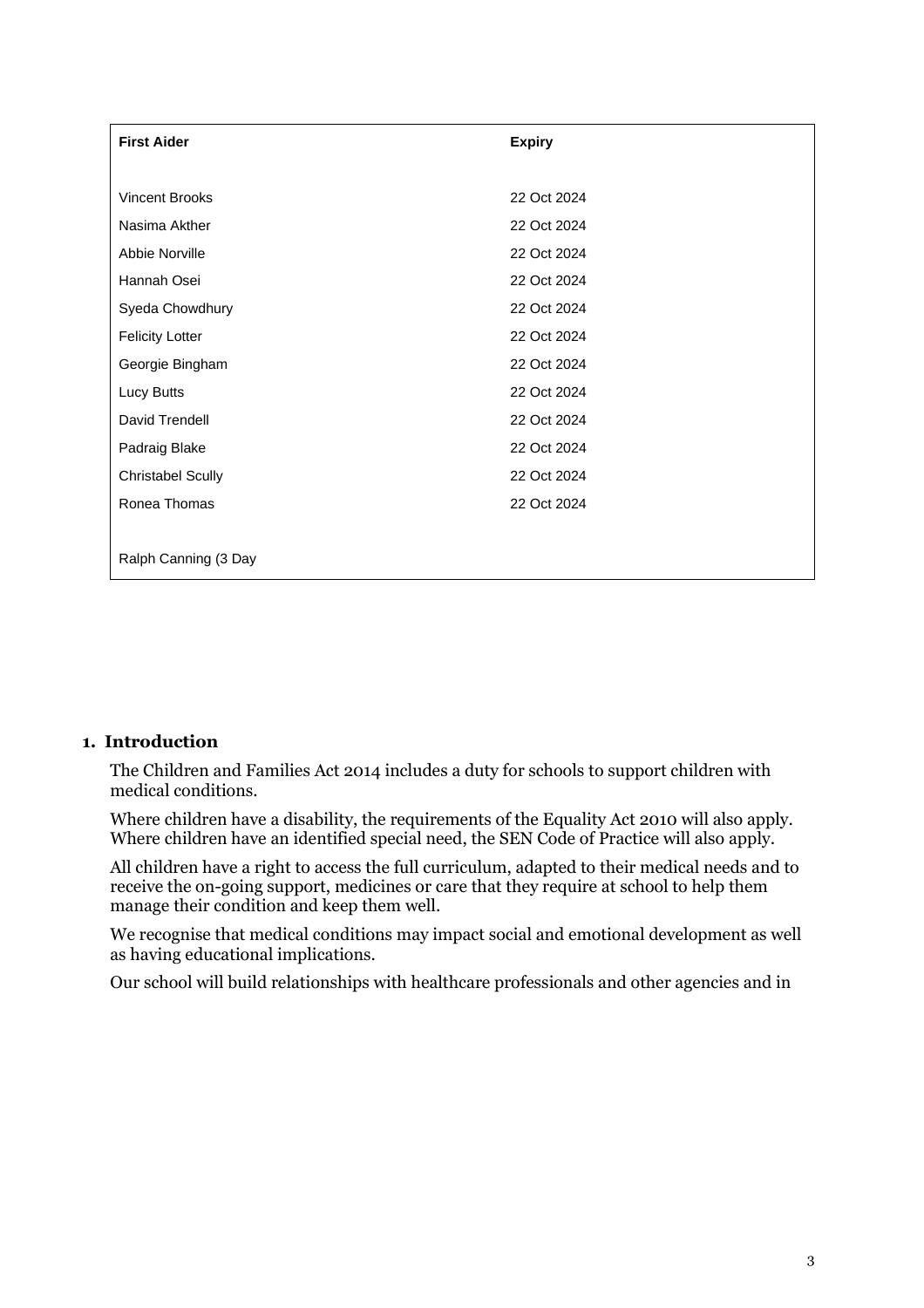order to support effectively pupils with medical condition.

#### **2. Roles And Responsibilities**

The Named Person responsible for children with medical conditions is Karen Borthwick

This person is responsible for:

- Informing relevant staff of medical conditions
- Arranging training for identified staff
- Ensuring that staff are aware of the need to communicate necessary information about medical conditions to supply staff and where appropriate, taking the lead in communicating this information
- Assisting with risk assessment for school visits and other activities outside of the normal timetable
- Developing, monitoring and reviewing Individual Healthcare Plans
- Working together with parents, pupils, healthcare professionals and other agencies

#### **The Governing Body is responsible for:**

• Determining the school's general policy and ensuring that arrangements are in place to support children with medical conditions.

#### **The Principal is responsible for:**

- Overseeing the management and provision of support for children with medical conditions
- Ensuring that sufficient trained numbers of staff are available to implement the policy and deliver individual healthcare plans, including to cover absence and staff turnover
- Ensuring that school staff are appropriately insured and are aware that they are insured

#### **Teachers and Support Staff are responsible for**

- The day to day management of the medical conditions of children they work with, in line with training received and as set out in IHPS
- Working with the named person, ensure that risk assessments are carried out for school visits and other activities outside of the normal timetable
- Providing information about medical conditions to supply staff who will be covering their role where the need for supply staff is known in advance

NB. Any teacher or support staff member may be asked to provide support to a child with a medical condition, including administering medicines. However, no member of staff can be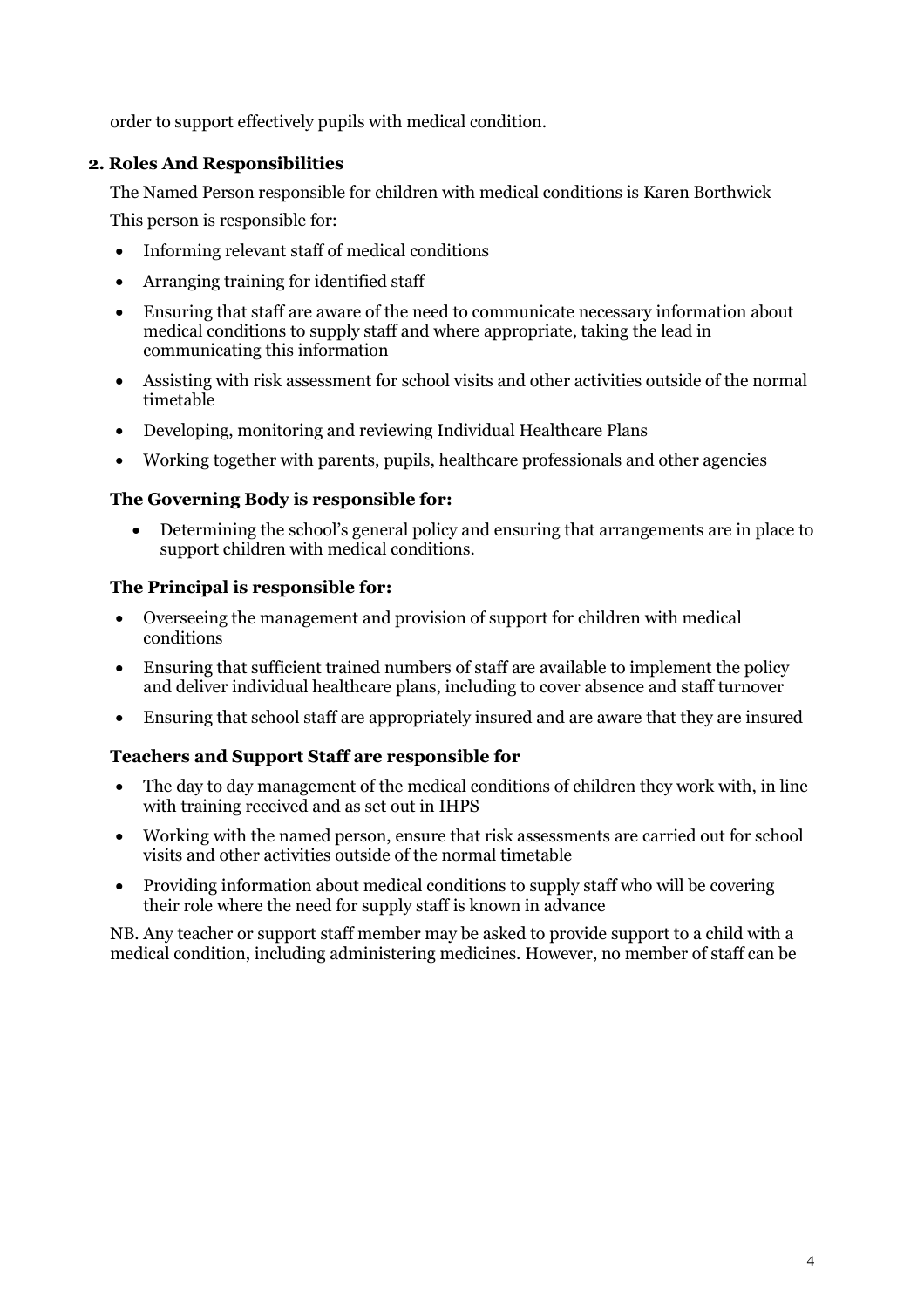required to provide this support.

#### **Helen Butler The school nurse is responsible for**

- Notifying the school when a child has been identified as having a medical condition which will require support in school. Wherever possible this should be done before the child starts at our school.
- Providing support for staff on implementing a child's individual healthcare plan and providing advice and liaison including with regard to training

#### **3. Procedure When Notification Is Received That A Pupil Has A Medical Condition**

The named person will liaise with relevant individuals, including as appropriate parents, the individual pupil, health professionals and other agencies to decide on the support to be provided to the child.

Where appropriate, an Individual Healthcare Plan will be drawn up.

Appendix A outlines the process for developing individual healthcare plans.

#### **4. Individual Healthcare Plans (Ihcps)**

An ICHP will be written for pupils with a medical condition that is long term and complex.

It will clarify what needs to be done, when and by whom and include information about the child's condition, special requirements, medicines required, what constitutes an emergency and action to take in the case of an emergency clarity.

Where a child has SEN but does not have a statement or EHC plan, their special educational needs will be mentioned in their IHP. IHCPs will be reviewed annually, or earlier if evidence is provided that a child's needs have changed.

#### **5. Administering Medicines**

Written consent from parents must be received before administering any medicine to a child at school

- Medicines will only be accepted for administration if they are:
- Prescribed
- In-date
- Labelled

Provided in the original container as dispensed by a pharmacist and include instructions for administration, dosage and storage. The exception to this is insulin which must be in date but will generally be available inside an insulin pen or pump, rather than in its original container.

Medicines should be stored safely. Children should know where their medicines are at all times. Written records will be kept of all medicines administered to children. Pupils who are competent to manage their own health needs and medicines, after discussion with parents/ carers will be allowed to carry their own medicines and relevant devices or will be allowed to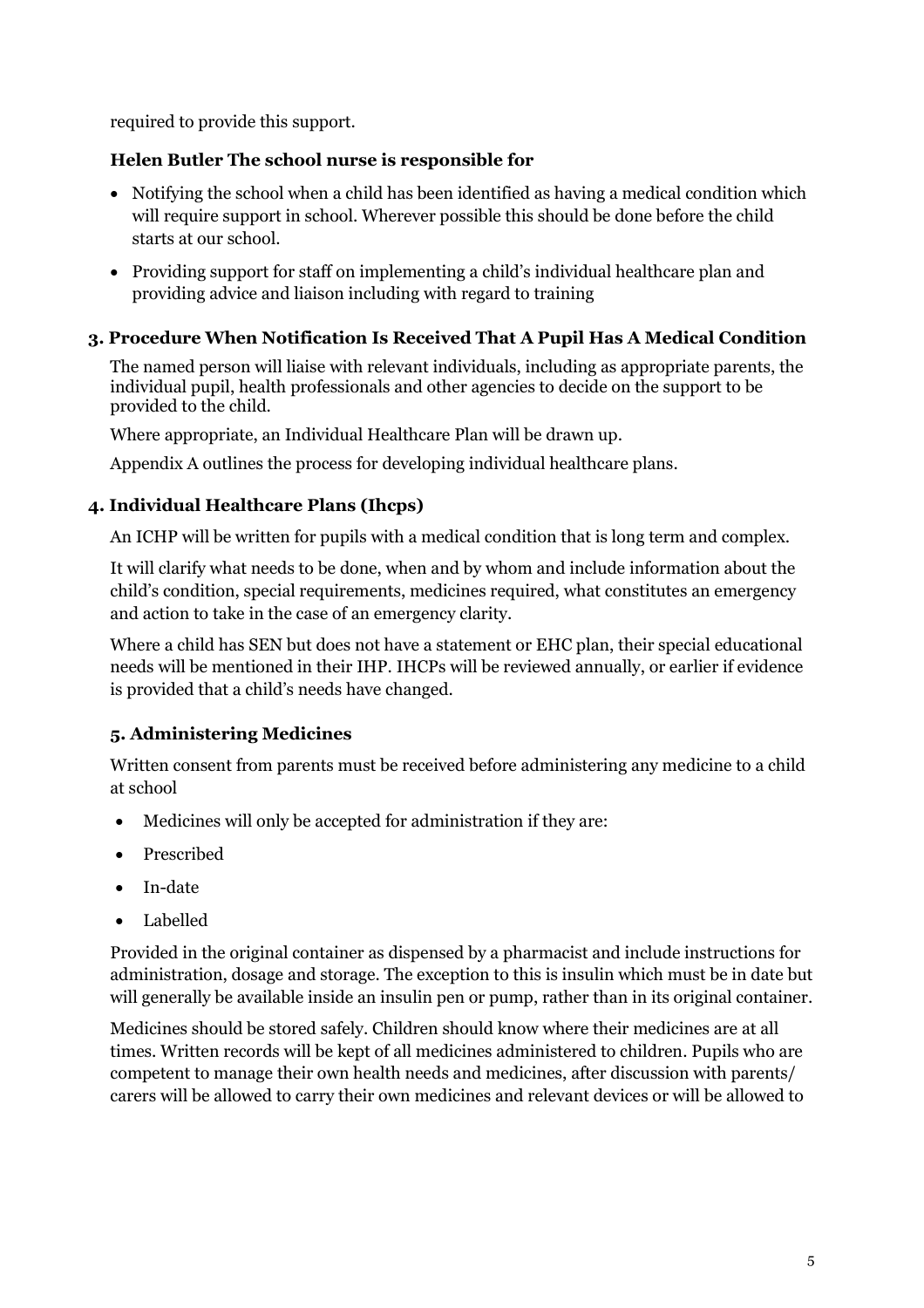access their medicines for self-medication.

#### **6. Action In Emergencies**

*A copy of this information will be displayed in the school office .*

- Request an ambulance dial 999 and be ready with the information below. Speak slowly and clearly and be ready to repeat information if asked.
	- o The school's telephone number: 02 08788 3421
	- o Your name:
	- o Your location: ARK Putney Academy, Pulman Gardens, Putney, SW15 3DG
- Provide the exact location of the patient within the school
- Provide the name of the child and a brief description of their symptoms
- Inform ambulance control of the best entrance to use and state that the crew will be met and taken to the patient
- Ask office staff to contact premises to open relevant gates for entry
- Contact the parents to inform them of the situation
- A member of staff should stay with the pupil until the parent/carer arrives. If a parent/carer does not arrive before the pupil is transported to hospital, a member of staff should accompany the child in the ambulance.

#### **7. Activities Beyond The Usual Curriculum**

Reasonable adjustments will be made to enable pupils with medical needs to participate fully and safely in day trips, residential visits, sporting activities and other activities beyond the usual curriculum

When carrying out risk assessments, parents/carers, pupils and healthcare professionals will be consulted where appropriate

#### **8. Unacceptable Practice**

The following items are not generally acceptable practice with regard to children with medical conditions, although the school will use discretion to respond to each individual case